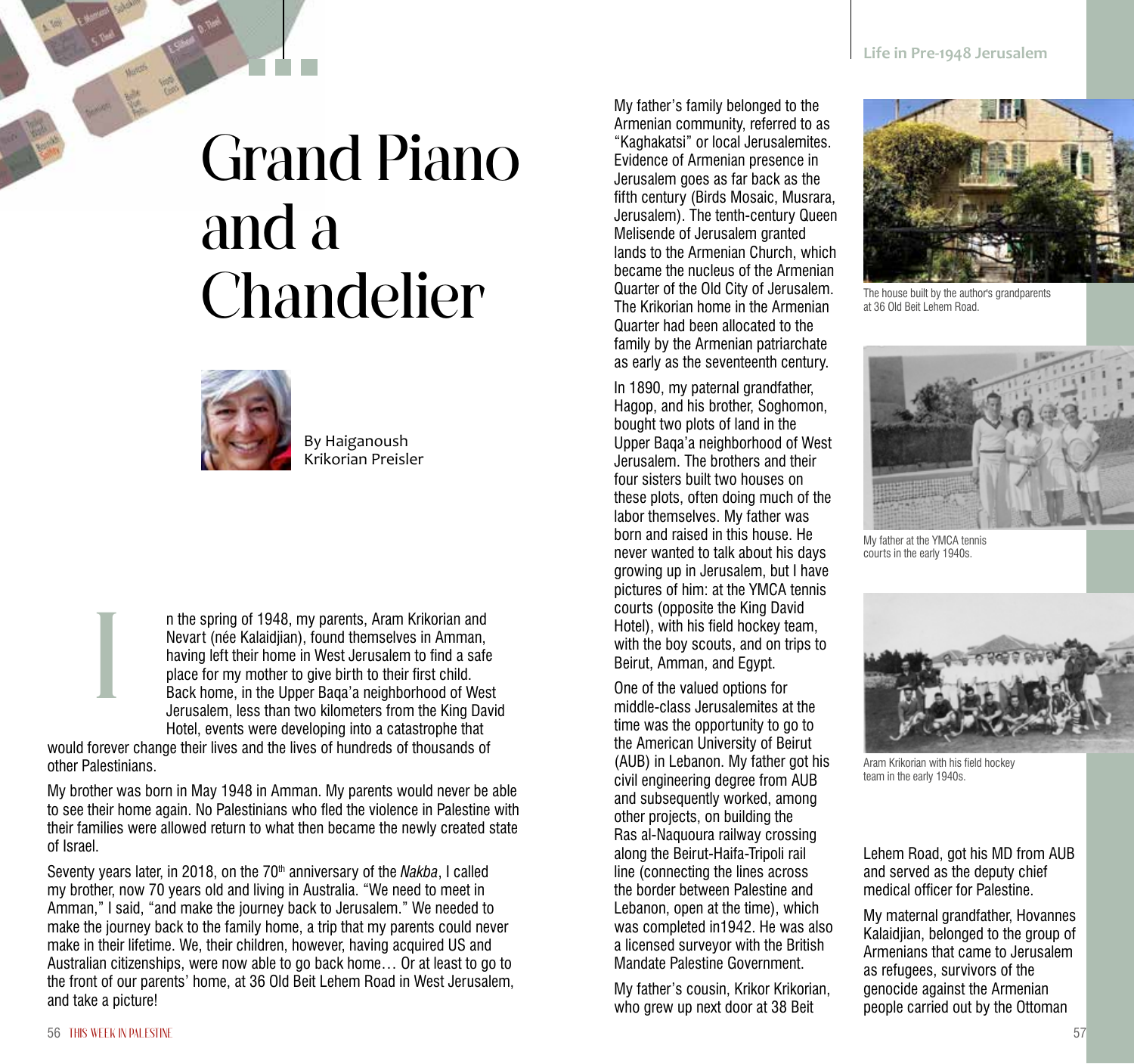

My father (second from the right) and his cousins enjoyed listening to what looks like the latest technology of the time: a radio.

Turkish Empire during and after World War I. After his first wife and five children had been killed during the 1920 Marash massacres, he managed to make it to Jerusalem to start a new life, penniless but aided by the support of the Kaghakatsi Armenians who housed the refugees in the Armenian quarters. He married Heghini Tchuranian, an orphan and a survivor of the 1895 "Hammidian" massacres of Armenians in Zeytoun (in today's eastern Turkey). My grandfather then established and ran a bulghur factory in the Old City's Armenian Quarter. By the time of his daughter's, my mother's, marriage, Hovannes, had such a successful and locally known business that

his daughter was simply known as the *bulghurji's* daughter. Today, the bulghur factory, with an entrance facing the Armenian St. James Church, is a restaurant.

With the influx of Armenian refugees between 1915 and 1921, the population of Armenians in Jerusalem tripled. The first co-ed Armenian school, Sts. Tarkmanchatz, was established in the Armenian Quarter in 1929. My mother, six years old at the time, was among the first students enrolled in the school, graduating in 1937.

There were no Armenian high schools in Jerusalem at the time, therefore, most Armenians from

Jerusalem ended up going to schools where the curriculum was taught in English or French. My mother attended the Jerusalem Girls' College and my father the Collège des Frères near New Gate. The result was that most Jerusalemite kids graduated from high school speaking three or four languages.

My parents were married in Bethlehem in 1946. After their wedding, they moved into the first floor of the family house in the Upper Baqa'a neighborhood where my father's brother, Vahan Krikorian, and his wife and two sons lived on the second floor. Among my mother's most cherished memories of this house were the grand piano she had and the beautiful chandelier in the dining room. I have images of my mother playing that piano, as she had taken lessons as a young girl from a recent Jewish immigrant from Germany. Rumors have it that the grand piano ended up at the Jerusalem YMCA. The chandelier might still be hanging over the dining room table on the first floor of 36 Old Beit Lehem Road.



Cousin Krikor Krikorian, on the right, with his sisters and the Grand Mufti of Jerusalem, 1934.

The last picture I have of my parents pre-1948 shows a happy gathering in Jericho, where my father is with his new wife and her family, looking forward to happy days to come!

Postscript: After the *Nakba*, armed with the advantages of a middle-class upbringing – multilingual; higher education; and a profession that can



Aram Krikorian, seated on the right, surveying in Lake Hula, c. 1943.

Heghine, Nevart (my mother), Haigaz, Hovannes, 1937.